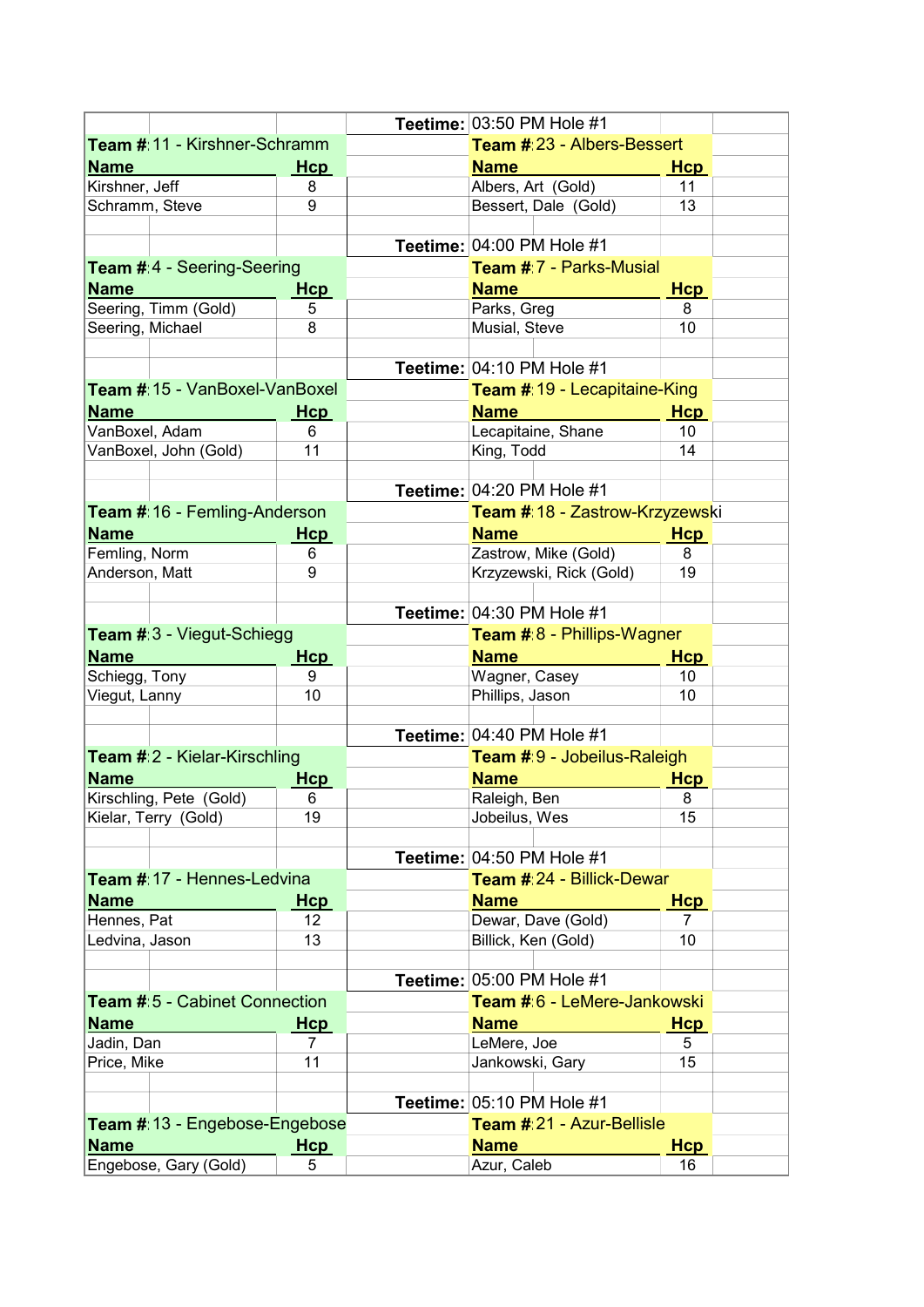| Engebose, Jason                   | 7                            |  | Bellisle, Nick                       | 20          |  |
|-----------------------------------|------------------------------|--|--------------------------------------|-------------|--|
|                                   |                              |  |                                      |             |  |
|                                   |                              |  | Teetime: 05:20 PM Hole #1            |             |  |
| Team # 12 - Kohlbeck-Russell      |                              |  | Team # 22 - Kinjerski-Seidl          |             |  |
| <b>Name</b><br><u>Hcp</u>         |                              |  | <b>Name</b>                          | <u>Hcp</u>  |  |
| Russell, Keith                    | 12                           |  | Kinjerski, Phil                      | 20          |  |
| Kohlbeck, Kevin                   | 14                           |  | Seidl, Jordan                        | 20          |  |
|                                   |                              |  |                                      |             |  |
|                                   |                              |  | Teetime: 05:30 PM Hole #1            |             |  |
|                                   |                              |  |                                      |             |  |
| Team # 14 - Kirschling-Schoonover |                              |  | Team # 20 - Quandt-Fuson             |             |  |
| <b>Name</b>                       | Hcp                          |  | <b>Name</b>                          | <u>Hcp_</u> |  |
| Schoonover, Dave (Gold)           | 14                           |  | Quandt, Greg                         | 20          |  |
| Kirschling, Mike (Gold)           | 15                           |  | Fuson, Levi                          | 20          |  |
|                                   |                              |  |                                      |             |  |
|                                   |                              |  | Teetime: 05:40 PM Hole #1            |             |  |
| Team # 1 - Dunn-Olson             |                              |  | Team # 10 - Dart-Dockum              |             |  |
| <b>Name</b>                       | <b>Hcp</b>                   |  | <b>Name</b>                          | <u>Hcp</u>  |  |
| Dunn, Kerry                       | 4                            |  | Dart, Jared                          | 8           |  |
| Olson, Erik                       | 8                            |  | Dockum, Trey                         | 14          |  |
|                                   |                              |  |                                      |             |  |
|                                   |                              |  | Teetime: 03:50 PM Hole #10           |             |  |
|                                   |                              |  |                                      |             |  |
| Team # 25 - Carpiaux-Fredrickson  |                              |  | Team # 34 - Jauquet-Lancelle         |             |  |
| Name                              | <u>Hcp</u>                   |  | <b>Name</b>                          | <u>Hcp</u>  |  |
| Carpiaux, Nic                     | 1                            |  | Jauquet, Kyle                        | 12          |  |
| Fredrickson, Mike                 | 8                            |  | Lancelle, Joe                        | 14          |  |
|                                   |                              |  |                                      |             |  |
|                                   |                              |  | Teetime: 04:00 PM Hole #10           |             |  |
| Team # 35 - Opolka-Pokel          |                              |  | Team # 47 - Graczyk-Pichette         |             |  |
| Name                              | Hcp                          |  | <b>Name</b>                          | <b>Hcp</b>  |  |
| Pokel, Matt                       | 6                            |  | Graczyk, Mike                        | 11          |  |
| Opolka, Scot                      | 10                           |  | Pichette, Nic                        | 14          |  |
|                                   |                              |  |                                      |             |  |
|                                   |                              |  | Teetime: 04:10 PM Hole #10           |             |  |
|                                   |                              |  | <b>Team #31 - VandenPlas-Tlachac</b> |             |  |
| Team # 28 - Gilliame-Conley       |                              |  |                                      |             |  |
| <b>Name</b>                       | <b>Hcp</b>                   |  | <b>Name</b>                          | <b>Hcp</b>  |  |
| Conley, David                     | 10                           |  | VandenPlas, Ryan                     | 2           |  |
| Gilllame, Mark                    | 11                           |  | Tlachac, Travis                      | 4           |  |
|                                   |                              |  |                                      |             |  |
|                                   |                              |  | Teetime: 04:20 PM Hole #10           |             |  |
| Team # 40 - Binsfeld-Calhoun      |                              |  | Team # 42 - Buresh-Agamaite          |             |  |
| <b>Name</b>                       | <b>Hcp</b>                   |  | <b>Name</b>                          | <b>Hcp</b>  |  |
| Binsfeld, Doug                    | 8                            |  | Agamaite, Brock                      | 7           |  |
| Calhoun, Andy                     | 11                           |  | Buresh, Kyle                         | 8           |  |
|                                   |                              |  |                                      |             |  |
|                                   |                              |  | Teetime: 04:30 PM Hole #10           |             |  |
| Team # 39 - Koronkiewicz-Jauquet  | Team # 43 - Binsfeld-Zaleski |  |                                      |             |  |
| <b>Name</b>                       |                              |  | <b>Name</b>                          |             |  |
|                                   | <u>Hcp</u>                   |  |                                      | Hcp         |  |
| Koronkiewicz, Brandon             | 7                            |  | Binsfeld, Greg                       | 16          |  |
| Jauquet, Tyler                    | 11                           |  | Zalaski, Mike                        | 20          |  |
|                                   |                              |  |                                      |             |  |
|                                   |                              |  | Teetime: 04:40 PM Hole #10           |             |  |
| Team # 26 - Ullmer-Ziehlsdorf     |                              |  | Team # 33 - Cook-Wyckoff             |             |  |